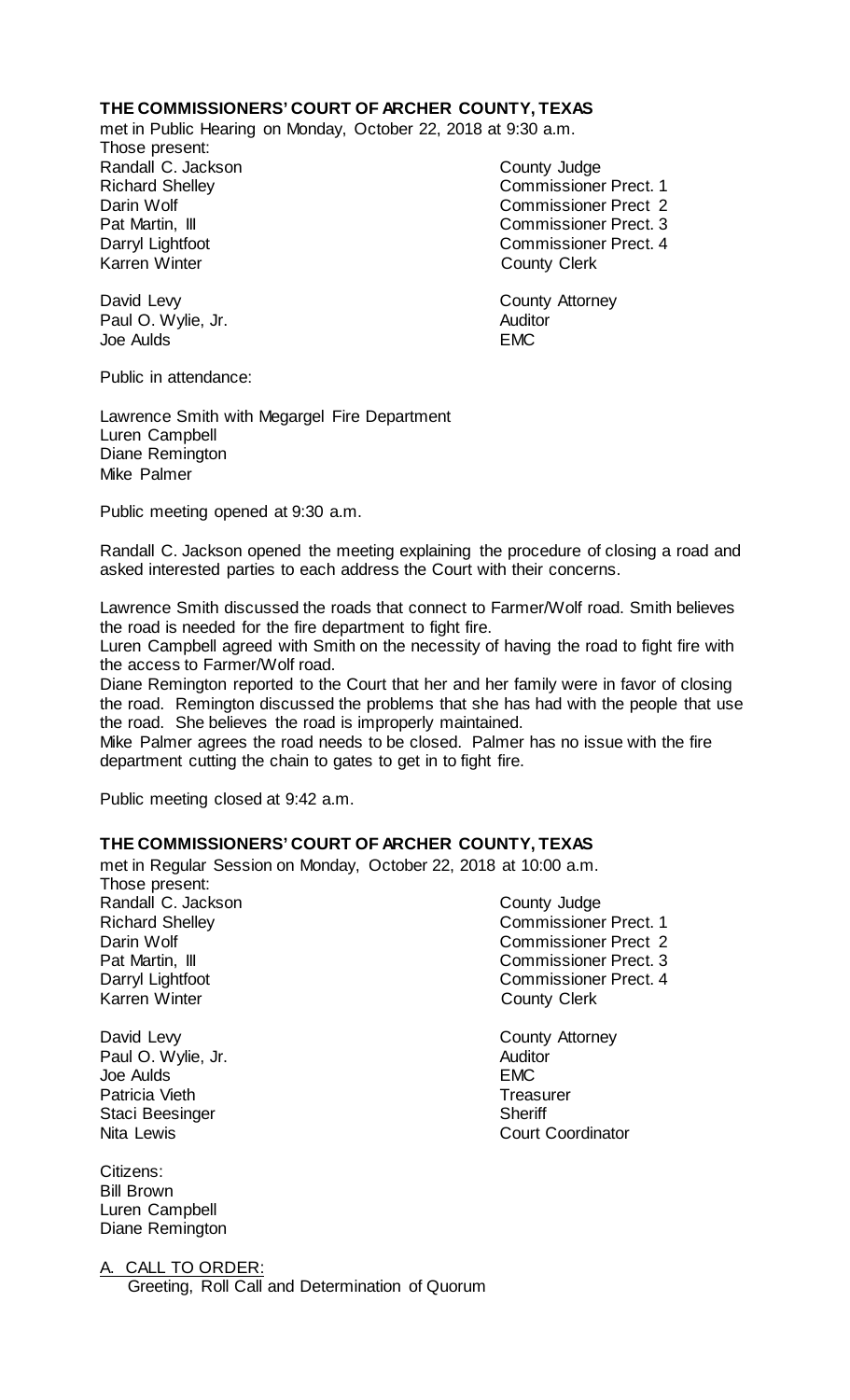Pledge of Allegiance to the United States and Texas Flags Registration of Attendees by the County Court Clerk *The meeting was called to order by Randall C. Jackson, and a quorum was noted.*

### *B. Approve Final Agenda.*

## **Items #4 and #5 were struck from the Action Agenda due to no action being required.**

### **ORDER TO APPROVE FINAL AGENDA**

The motion was made by Richard Shelley and seconded by Darin Wolf to approve the Final Agenda. Voting yes 1-2-3-4-Judge

### C. PUBLIC COMMENTS, MISCELLANEOUS REPORTS, DISCUSSIONS OR PRESENTATIONS AGENDA:

Public Comments: **Bill Brown discussed the closing of Farmer/Wolf Road. Brown spoke of cattle being shot or run over, amount of trash dumped and spot lighters. He is asking for the road to be closed.**

D. ACTION AGENDA:

1. Approve departmental reports.

## **ORDER TO APPROVE REPORTS**

The motion was made by Darin Wolf and seconded by Darryl Lightfoot to approve departmental reports: **Treasurer; Indigent Health; County Agent; Holliday Public Library.** Voting yes 1-2-3-4

2. Approve vouchers for payment.

## **ORDER TO APPROVE VOUCHERS**

The motion was made by Richard Shelley and seconded by Randall C. Jackson to approve vouchers for payment. Voting yes 1-2-3-4-Judge

3. Approve payroll reports

# **ORDER TO APPROVE REPORTS**

The motion was made by Darin Wolf and seconded by Pat Martin, III to approve payroll reports. Voting yes 1-2-3-4-Judge

- 4. Approve line item transfers. **Removed.**
- 5. Approve Education Certificates. **Removed.**
- 6. Approve Publisher's Certificates.

# **ORDER TO APPROVE CERTIFICATES**

The motion was made by Randall C. Jackson and seconded by Richard Shelley to approve publisher's certificates. Voting yes 1-2-3-4-Judge

**7.** Consider and/or take action on the purchase of a 2008 International Truck for Precinct 1. **Richard Shelley discussed a 2008 International truck that he had found at Wichita Falls Freightliner. David Levy discussed statutes concerning bid process.**

# **ORDER TO APPROVE PURCHASE**

The motion was made by Richard Shelley and seconded by Darryl Lightfoot to approve purchase of a 2008 International Truck in the amount of \$19,500.00 from Wichita Falls Freightliner-Sterling-Western Star, LP for Precinct 1 contingent on the County Attorney reviewing the bid process. Voting yes 1-2-3-4-Judge